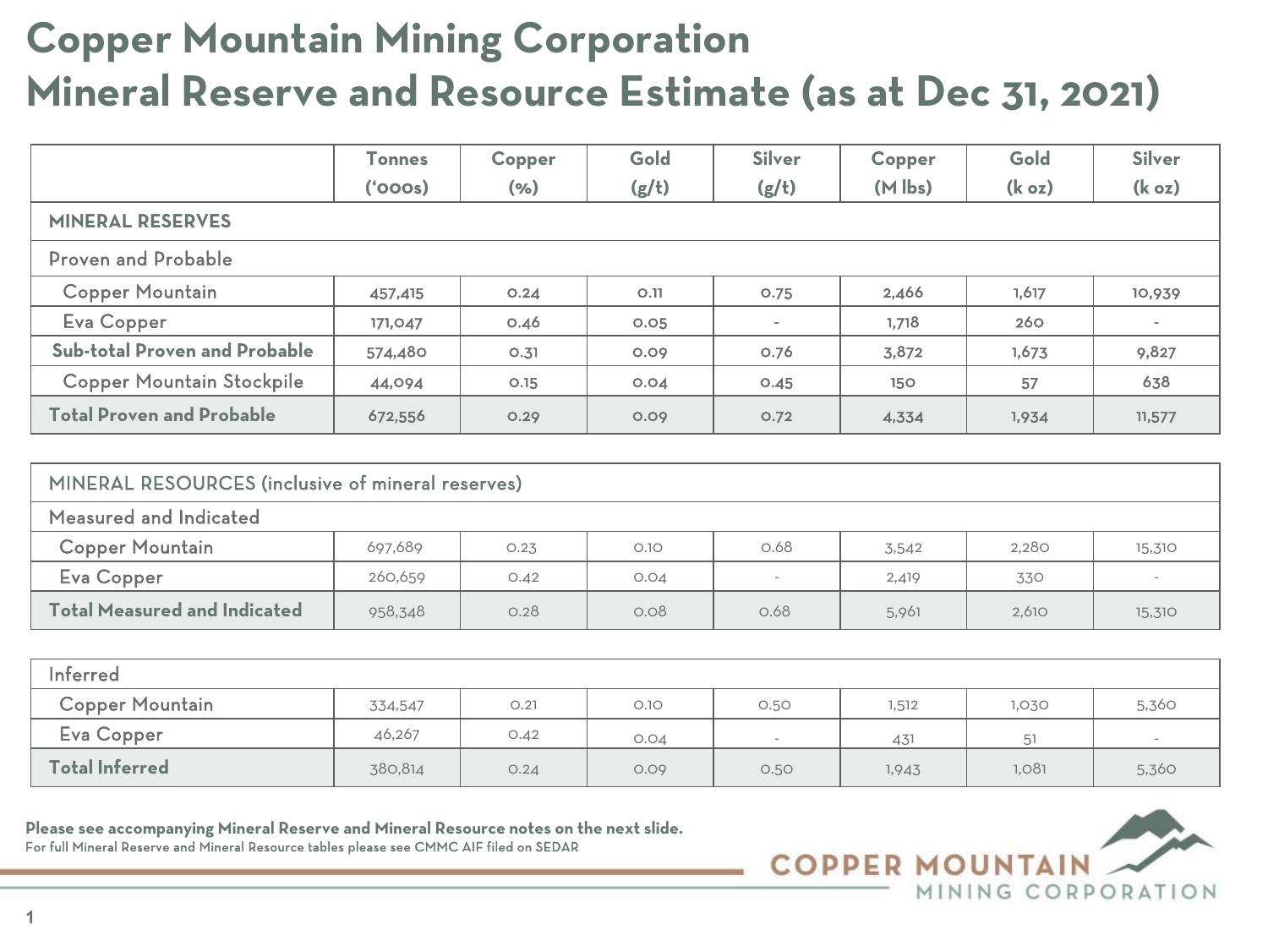# **Copper Mountain Mining Corporation Mineral Reserve and Mineral Resource Estimate Notes**

#### Mineral Reserves

Copper Mountain Mine

- 1. Joint Mineral Reserves Committee (JORC) and the CIM Standards were followed for Mineral Reserves.
- 2. Mineral Reserves were generated using the December 31, 2021 mining surface.
- 3. Mineral Reserves are reported at a 0.10% Cu cut-off grade.
- 4. Mineral Reserves are reported using long-term copper, gold, and silver prices of \$2.75/lb, \$1,500/oz, and \$18.50/oz, respectively.
- An average Copper Mountain Mine copper process recovery of 80%, gold process recovery of 65%, and silver process recovery of 70% is based on geometallurgical domains and actual plant values.
- 6. An average New Ingerbelle copper process recovery of 88.5%, gold process recovery of 71%, and silver process recovery of 65% is based on geo-metallurgical domains, historical recoveries, and recent test work.
- 7. Average bulk density is 2.78 tonnes per cubic metre (t/m3).
- 8. Stockpile grades are approximations based on grade control results.
- 9. Stockpile tonnes and grade based on production grade control process.
- 10. Totals may not add due to rounding.

### Eva Copper

- 1. CIM Definition Standards were followed for Mineral Reserves.
- 2. Mineral Reserves were generated using the January 31, 2019 mining surface.
- 3. Mineral Reserves are reported at an NSR cut-off value of \$8.95/t for Little Eva and Turkey Creek, \$9.35/t for Bedford and Blackard, \$10.32/t for Lady Clayre and Scanlan, and \$11.44/t for Ivy Ann.
- 4. Mineral Reserves are reported using long-term copper and gold prices of \$2.75/lb and \$1,250/oz, respectively.
- Average process recoveries used in pit optimization ranged from 90% to 93% for copper sulphide, 63% for native copper, and 78% for gold were used for all deposit areas.
- 6. Little Eva, Turkey Creek, Bedford, and Lady Clayre have an equivalent 5.3% NSR royalty; Ivy Ann has an equivalent 5.8% royalty.
- 7. Blackard, Scanlan, and Turkey Creek do not contain gold.
- 8. Totals may show apparent differences due to rounding.

### Mineral Resources

Copper Mountain Mine :

- 1. Mineral Resources were estimated using the December 31, 2021 mining surface for Copper Mountain Mine.
- 2. Mineral Resources are constrained by a \$3.50/lb Cu pit shell.
- 3. Cut-off grade is based on copper grade only.
- 4. Mineral Resources are inclusive of Mineral Reserves but do not include stockpiled material.
- Mineral Resources are reported at a 0.10% cut-off.
- 6. Totals may not add due to rounding.

### Eva Copper:

- 1. Joint Ore Reserves Code (JORC) and CIM definitions were followed for Mineral Resources.
- 2. Mineral Resources are inclusive of Mineral Reserves.
- 3. Mineral Resources are constrained within a Whittle pit shell generated with a copper price of \$3.50/lb, a gold price of \$1,250/oz and an exchange rate of AU\$1.35 = US\$1.00.
- Density measurements were applied (ranges from 2.4 t/m3 to 3.0 t/m3).
- Significant figures have been reduced to reflect uncertainty of estimations and therefore numbers may not add due to rounding.